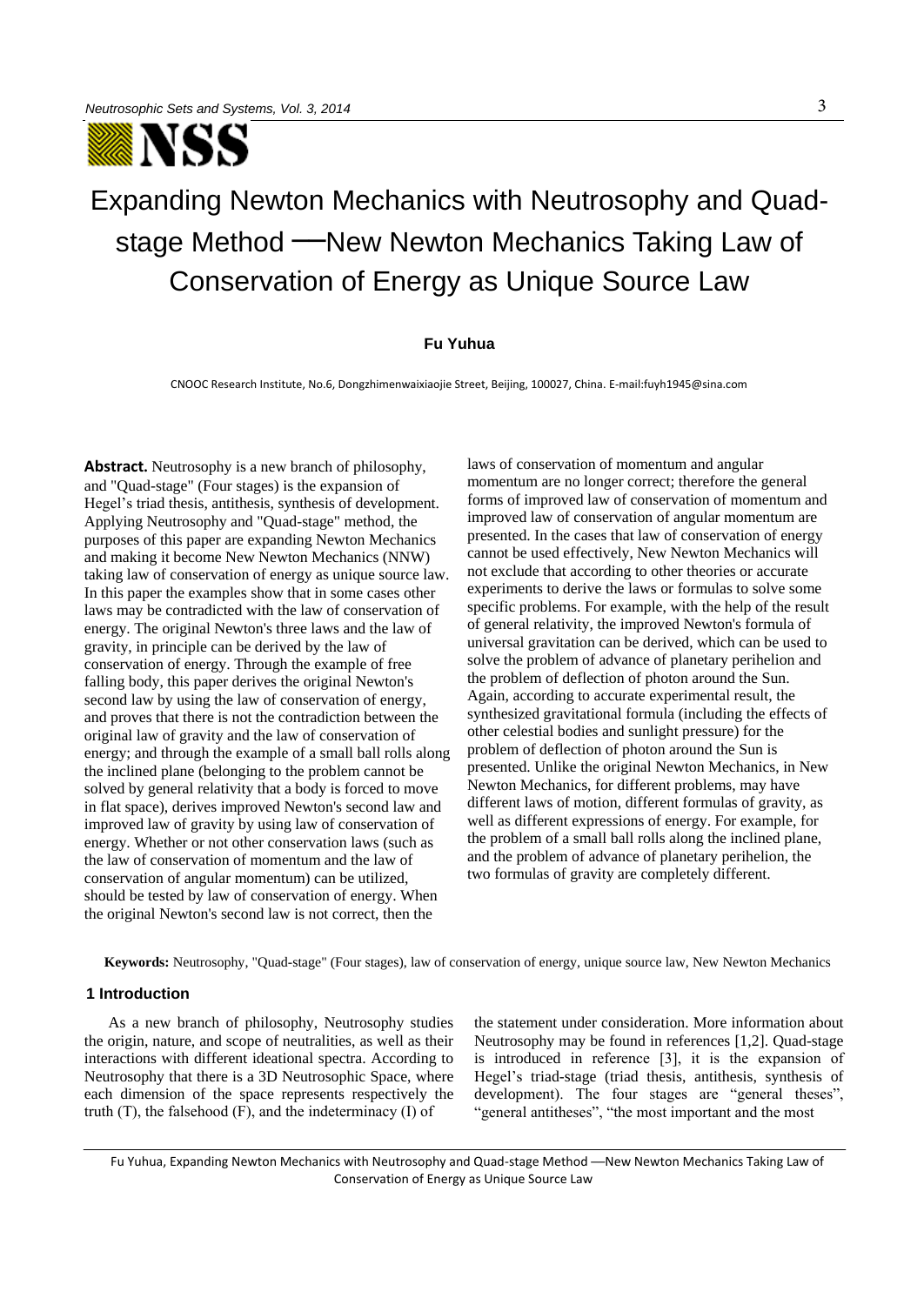complicated universal relations", and "general syntheses". In quad-stage method, "general theses" may be considered as the notion or idea  $\langle A \rangle$  in neutrosophy; "general antitheses" may be considered as the notion or idea <Anti-A> in neutrosophy; "the most important and the most complicated universal relations" may be considered as the notion or idea <Neut-A> in neutrosophy; and "general syntheses" are the final results. The different kinds of results in the above mentioned four stages can also be classified and induced with the viewpoints of neutrosophy. Thus, the theory and achievement of neutrosophy can be applied as many as possible, and the method of quad-stage will be more effective. The combination of Neutrosophy and quad-stage will be a powerful method to realize many innovations in areas of science, technology, literature and art. Therefore, this paper expands Newton Mechanics with Neutrosophy and Quad-stage Method and creates New Newton Mechanics (NNW) taking law of conservation of energy as unique source law.

One of the development trends of natural science is using fewer laws to solve increasing problems. In this process, according to the viewpoint of neutrosophy, some laws will play the increasingly great roles; some laws will play the smaller roles, or even disappear from the ranks of laws; and the middle ones will be improved and expanded to play the greater roles.

As expanding Newton mechanics with neutrosophy and quad-stage, the whole process can be divided into the following four stages.

The first stage (stage of "general theses"), for the beginning of development, the thesis (namely Newton mechanics) should be widely, deeply, carefully and repeatedly contacted, explored, analyzed, perfected and so on.

Regarding the advantages of Newton mechanics, that will not be repeated here, while we should stress the deficiencies of Newton mechanics.

As well-known, Newton mechanics cannot be used to solve the problem of advance of planetary perihelion and the problem of deflection of photon around the Sun. For other perspectives on Newton mechanics, we will discuss in detail below, in order to avoid duplication.

The second stage, for the appearance of opposite (antithesis), the antithesis should be also widely, deeply, carefully and repeatedly contacted, explored, analyzed, perfected and so on.

There are many opposites (antitheses) to Newton mechanics. For example: special and general theory of relativity, "theory of everything", law of conservation of energy, and so on, this paper focuses on the problems related to law of conservation of energy.

The third stage is the one that the most important and the most complicated universal relations. The purpose of this provision stage is to establish the universal relations in the widest scope.

To link and combine Newton mechanics with law of

conservation of energy, as well as the brilliant achievements of modern science and technology, then Newton mechanics can be expanded and developed effectively and successfully in the maximum area.

The fourth stage, to carry on the unification and synthesis regarding various opposites and the suitable pieces of information, factors, and so on; and reach one or more results to expand Newton mechanics which are the best or agreed with some conditions; this is the stage of "general syntheses".

Now we discuss the law of conservation of energy. Its main contents are as follows: In a closed system, the total energy of this system remains unchanged.

Because the law of conservation of energy is the most important one in natural sciences, it should play an increasingly great role. For this reason and according to the principle of the uniqueness of truth, this paper presents the New Newton Mechanics (NNM) taking law of conservation of energy as unique source law with Neutrosophy and Quad-stage Method.

In the area of Newton Mechanics, there should be one truth only. Other so-called truth, either it can be derived by the unique truth, or we can prove that in certain cases it is not true. As well-known, when Newton founded the classical mechanics, four laws were proposed, they were Newton's three laws and the law of gravity. If the law of conservation of energy is choosing as the unique source law, that in principle, all the Newton's four laws can be derived according to the law of conservation of energy; after studying carefully we found that this may indeed be the real case. In addition, in the areas such as physics, mechanics, engineering and so on, there are three very important laws: the law of conservation of energy, the law of conservation of momentum and the law of conservation of angular momentum. If we believe that the law of conservation of energy is the truth, then for the law of conservation of momentum and the law of conservation of angular momentum, either they can be derived by the law of conservation of energy, or we can prove that in certain cases they are not true. We believe that the true situation is the latter, namely, the law of conservation of momentum and the law of conservation of angular momentum are not true in some cases (or their results are contradicted to the law of conservation of energy). Of course, we can also find that in some cases, these two laws still can be used. Taking the example that a man walks along the car located on the horizontal smooth rail, we can see that at present in the area of Newton mechanics, some people do not notice the case of the contradiction between the law of conservation of energy and the law of conservation of momentum.

**2 New three laws of motion and new law of gravity (formula) created by law of conservation of energy for New Newton Mechanics** 

Fu Yuhua, Expanding Newton Mechanics with Neutrosophy and Quad-stage Method ──New Newton Mechanics Taking Law of Conservation of Energy as Unique Source Law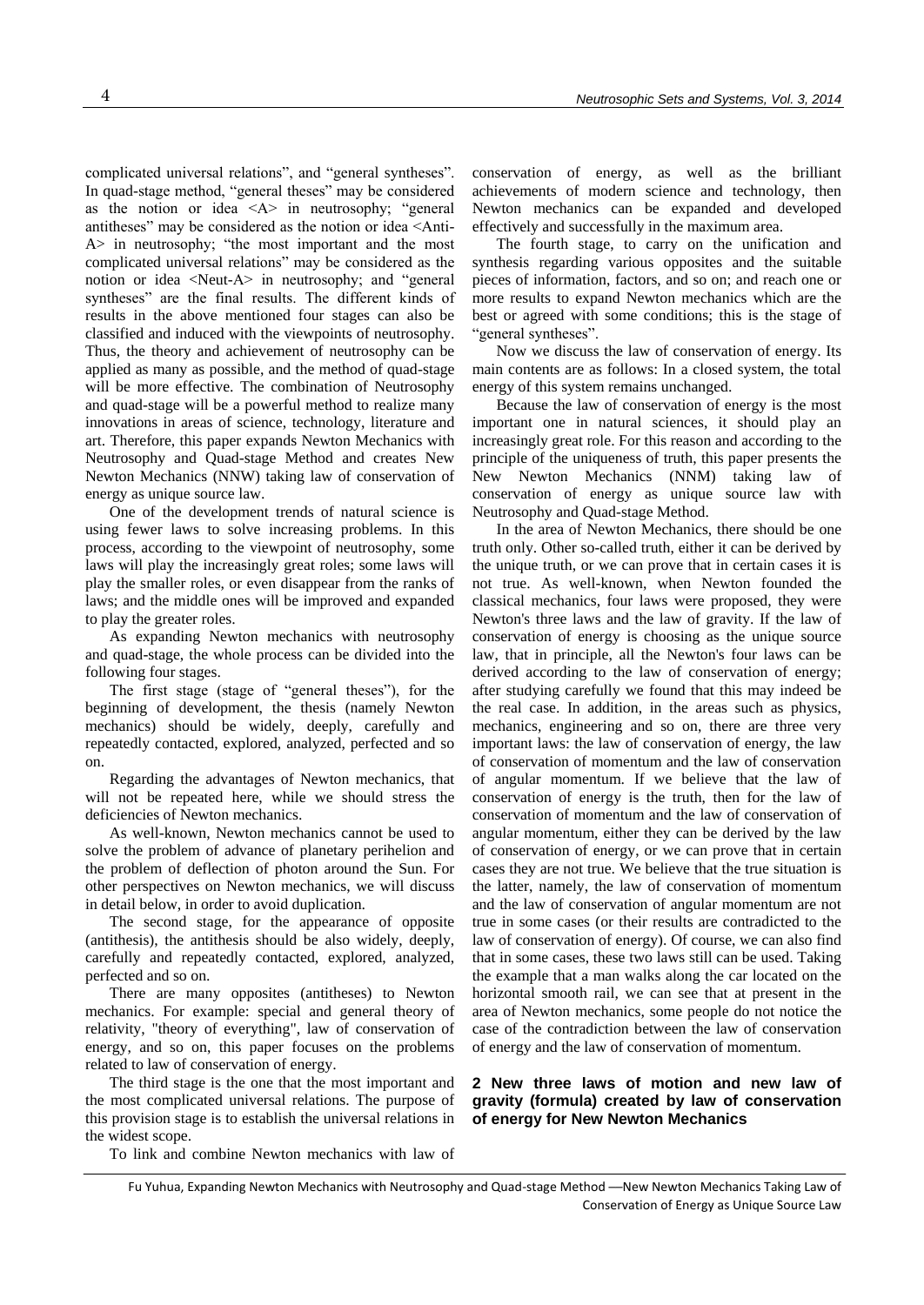The original Newton's three laws of motion (partial theses) are as follows.

Newton's First Law of Motion: Every object in a state of uniform motion (or at rest) tends to remain in that state of motion (or at rest) unless an external force is applied to it. For short: rest remains rest, and moving remains moving.

Newton's Second Law of Motion: The relationship between an object's mass m, its acceleration a, and the applied force F is  $F = ma$ . The direction of the force is the same as the direction of the acceleration.

Newton's Third Law of Motion: For every action there is an equal and opposite reaction.

The original Newton's law of gravity (partial theses): The attractive force between two objects is as follows

$$
F = -\frac{GMm}{r^2} \tag{1}
$$

While through the stage of "general antitheses" and the stage of "the most important and the most complicated universal relations", for NNM, taking law of conservation of energy as unique source law, then we have the following NNM's three laws of motion and law of gravity.

NNM's First Law of Motion: Every object in a state of uniform motion (or in a state of uniform rotation, or at rest) tends to remain in that state of motion (or in a state of uniform rotation, or at rest) unless an external force is applied to it; otherwise the law of conservation of energy will be destroyed. For short: rest remains rest, moving remains moving, and rotating remains rotating.

NNM's Second Law of Motion: The relationship between an object's mass m, its acceleration a, and the applied force F is a function that should be derived by law of conservation of energy. The direction of the force is the same as the direction of the acceleration. In general, the function can be written as the form of variable dimension fractal:  $F = ma^{1+\varepsilon}$ , where:  $\varepsilon$  is a constant or a variable. For different problems, the forms of second law may be different.

NNM's Third Law of Motion: In general, for every action there is an equal and opposite reaction. In special case, the function relationship between action and reaction should be derived by law of conservation of energy. The improved form of the original Newton's

third law ( $F_{AB} = -F_{BA}$ ) is as follows:  $F_{AB} = -F_{BA}^{1+\lambda}$ , where:  $\lambda$  is a constant or a variable. For different problems, the forms of third law may be different.

NNM's law (formula) of gravity: The attractive force between two objects is a function that should be derived by law of conservation of energy, or experimental data; or derived with the help of other theories. For different problems, the forms of law (formula) of gravity may be different. The results of original Newton's law of gravity are only accurate in the cases that two objects are relative static or running the straight line between one center and another center, and the like; for other cases its results are all approximate. In general, NNM's law (formula) of gravity may be taken as the form that adding the amending term to original Newton's law of gravity, or the following form of variable dimension fractal:

$$
F = -\frac{GMm}{r^{2-\delta}}\tag{2}
$$

where:  $\delta$  is a constant or a variable.

Now for an example, a NNM's law (formula) of gravity (an improved Newton's law of gravity) and a NNM's second law of motion (an improved Newton's second law of motion), they are suitable for this example only, are derived simultaneously by law of conservation of energy.

Firstly, through "universal relations", the variational principles established by the law of conservation of energy can be given with least squares method (LSM).

Supposing that the initial total energy of a closed system equals  $W(0)$ , and for time  $t$  the total energy equals

 $W(t)$ , then according to the law of conservation of energy:

$$
W(0) = W(t) \tag{3}
$$

This can be written as:

$$
R_{W} = \frac{W(t)}{W(0)} - 1 = 0
$$
 (4)

According to LSM, for the interval  $[t_1, t_2]$ , we can write the following variational principle: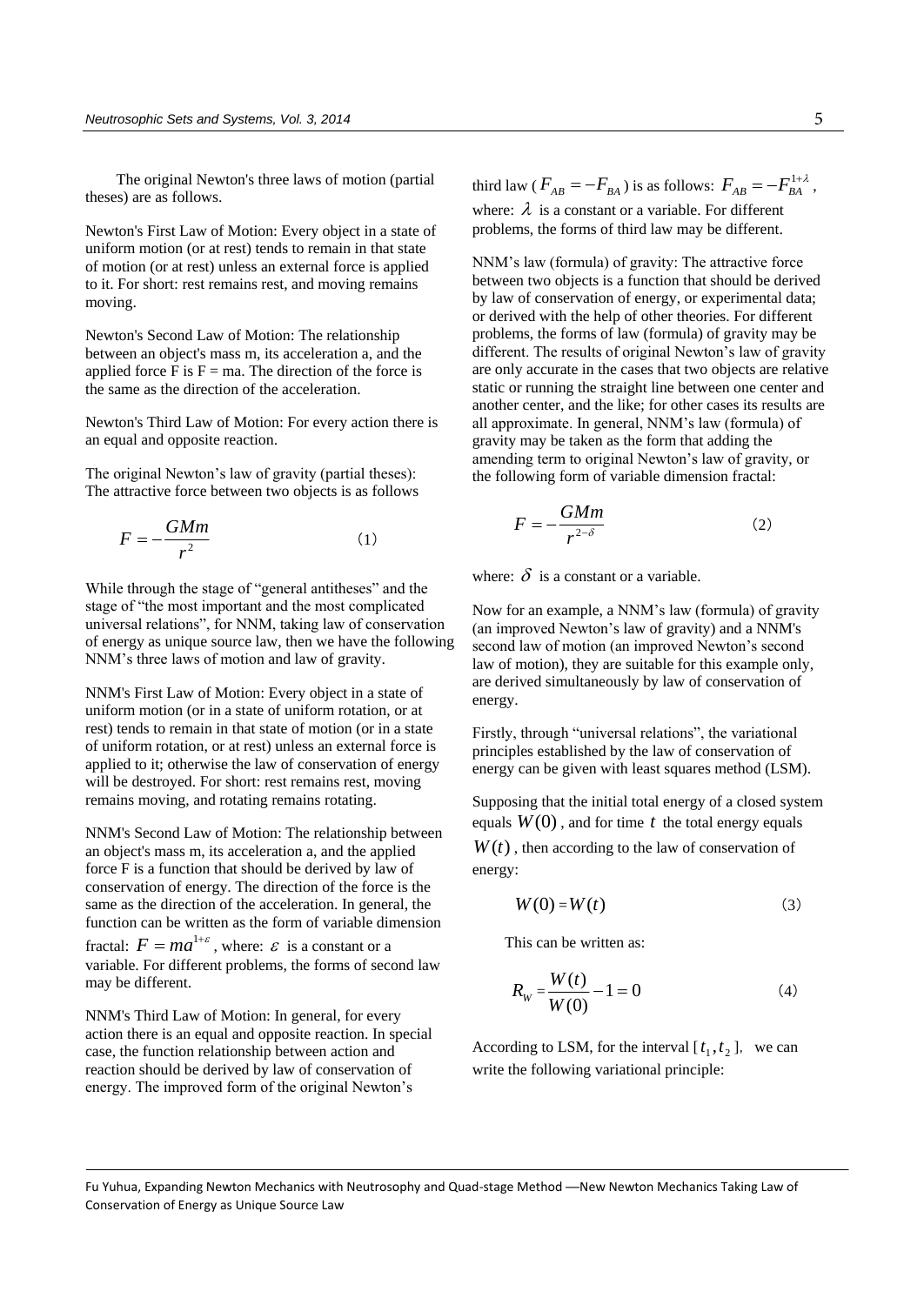$$
\Pi = \int_{t_1}^{t_2} R_W^2 dt = \min_0 \tag{5}
$$

where:  $\min_0$  denotes the minimum value of functional *Π* and it should be equal to zero.

## It should be noted that, in many cases  $W(t)$  is

approximate, and  $R_W$  is not identically equal to zero, therefore Eq.(5) can be used to solve the problem. Besides the time coordinate, another one can also be used. For example, for interval  $[x_1, x_2]$ , the following variational principle can be given according to the law of conservation of energy:

$$
\Pi = \int_{x_1}^{x_2} R_w^2 dx = \min_0
$$
 (6)

The above-mentioned principles are established by using the law of conservation of energy directly. Sometimes, a certain principle should be established by using the law of conservation of energy indirectly. For example, a special physical quantity  $Q$  may be interested, not only it can be calculated by using the law of conservation of energy, but also can be calculated by using other laws (for this paper they are the law of gravity, and Newton's second law). For distinguishing the values, let's denote the value given by other laws as  $Q$ , while denote the value given by the law of conservation of energy as  $Q'$ , then the value of  $R_{\rm W}$  can be redefined as follows:

$$
R_{\rm w} = \frac{Q}{Q'} - 1 = 0\tag{7}
$$

Substituting Eq. (7) into Eqs. (5) and (6), as  $Q'$ is the result calculated with the law of conservation of energy, it gives the variational principle established by using the law of conservation of energy indirectly. Otherwise, it is clear that the extent of the value of *Q* accords with  $Q'$ . Substituting the related quantities into Eq.  $(5)$  or Eq.  $(6)$ , the equations derived by the condition of an extremum can be written as follows:

$$
\frac{\partial \Pi}{\partial a_i} = \frac{\partial \Pi}{\partial k_i} = 0
$$
 (8)

After solving these equations, the improved law of gravity, and Newton's second law can be reached at once.

According to the value of  $\Pi$ , the effect of the solution can be judged. The nearer the value of  $\Pi$  is to zero, the better the effect of the solution. It should be noted that besides of solving equations, optimum-seeking methods could also be used for finding the minimum and the constants to be determined. In fact, the optimum seeking method will be used in this paper.

Now we solve an example. As shown in Fig.1, supposing that the small ball rolls along a long incline from A to B. Its initial velocity is zero and the friction and the rotational energy of small ball are neglected.



Fig.1 A small ball rolls from *A* to *B*

Supposing that circle  $O'$  denotes the Earth, M denotes its mass; *m* denotes the mass of the small ball (treated as a mass point P),  $O'A$  is a plumb line, coordinate x is orthogonal to O'A, coordinate y is orthogonal to coordinate x (parallel to O'A), BC is orthogonal to O'A. The lengths of OA, OB, BC, and AC are all equal to H, and O'C equals the radius R of the Earth. In this example, the value of  $v_{\rm p}^2$  $v_P^2$  which is the square of the velocity for the ball located at point  $P$  is investigated. To distinguish the quantities, denote the value given by the improved law of gravity and improved Newton's second law as  $v_{\rm p}^2$  $v_P^2$ , while  $v_P^2$  $v_{\rm p}^{\prime 2}$  denotes the value given by the law of conservation of energy, then Eq.  $(6)$  can be written as

$$
\Pi = \int_{-H}^{0} \left(\frac{v_P^2}{v_P^2} - 1\right)^2 dx = \min_0
$$
 (9)

 Supposing that the improved law of gravity and improved Newton's second law can be written as the following constant dimension fractal forms

$$
F = -\frac{GMm}{r^D} \tag{10}
$$

$$
F = ma^{1+\varepsilon} \tag{11}
$$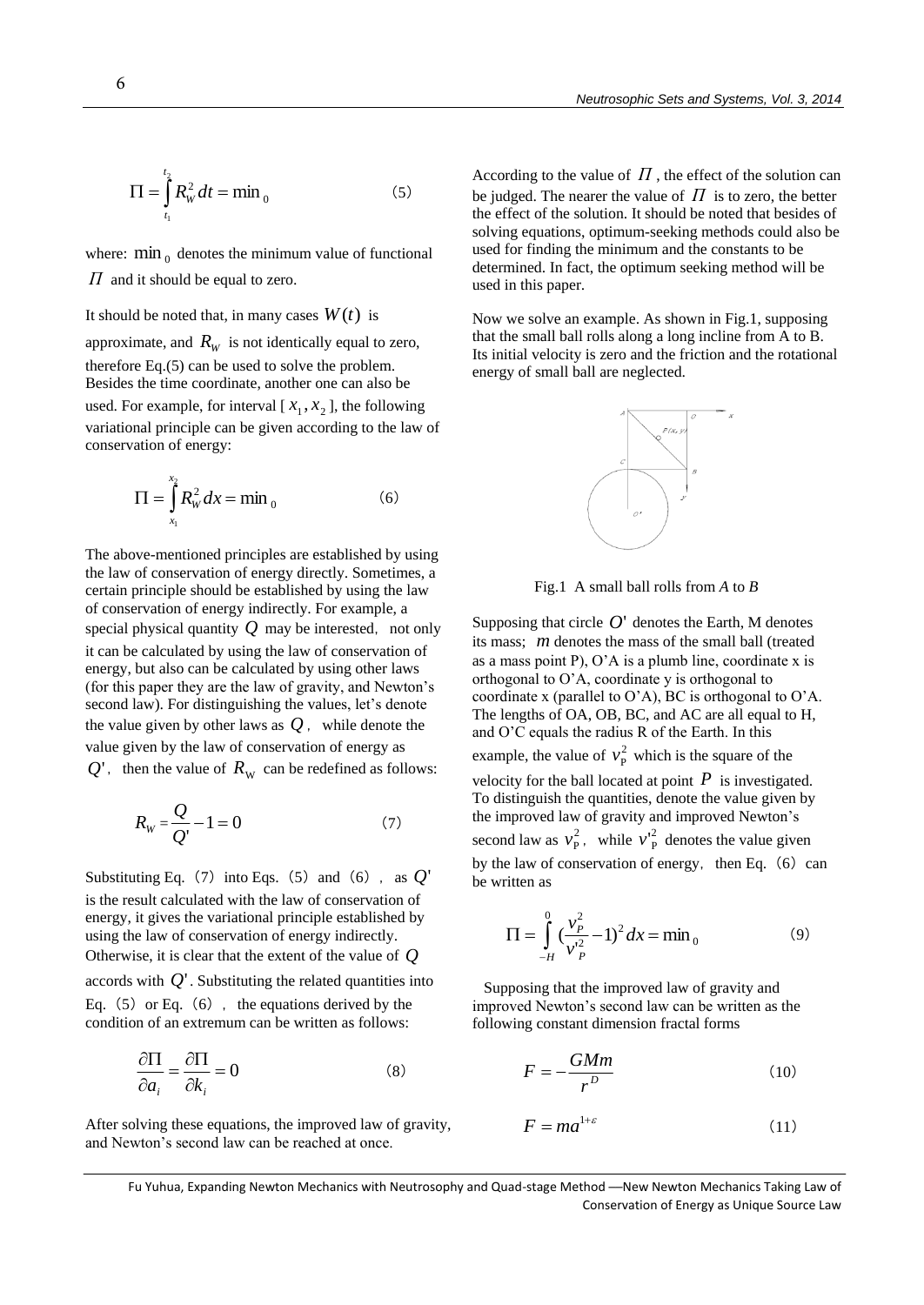where: D and  $\varepsilon$  are constants.

Now we calculate the related quantities according to the law of conservation of energy. From Eq.(10), the potential energy of the small ball located at point P is

$$
V = -\frac{GMm}{(D-1)r_{O'P}^{D-1}}
$$
 (12)

According to the law of conservation of energy, we can get

$$
-\frac{GMm}{(D-1)r_{O'A}^{D-1}} = \frac{1}{2}mv_P^2 - \frac{GMm}{(D-1)r_{O'P}^{D-1}}
$$
 (13)

And therefore

$$
v_{P}^{2} = \frac{2GM}{D-1} \left[ \frac{1}{r_{OP}^{D-1}} - \frac{1}{\left(R+H\right)^{D-1}} \right] \tag{14}
$$

Now we calculate the related quantities according to the improved law of gravity and improved Newton's second law. Supposing that the equation of rolling line is

$$
y = x + H \tag{15}
$$

For the ball located at point P,

$$
dv/dt = a \tag{16}
$$

because

$$
dt = \frac{ds}{v} = \frac{\sqrt{2}dx}{v}
$$

Therefore

$$
vdv = a\sqrt{2}dx\tag{17}
$$

According to the improved law of gravity, the force along to the tangent is

$$
F_a = \frac{GMm}{r_{O'P}^D} \frac{1}{\sqrt{2}}\tag{18}
$$

According to the improved Newton's second law, for point P, the acceleration along to the tangent is

$$
a = \left(\frac{F_a}{m}\right)^{1/1+\varepsilon} = \left(\frac{GM}{r_{O'P}^D \sqrt{2}}\right)^{1/1+\varepsilon} \tag{19}
$$

From Eq. (17), it gives

$$
vdv = \left\{ \frac{GM}{\left[ (H+x)^2 + (R+H-y)^2 \right]^{D/2} \sqrt{2}} \right\}^{1/1+\varepsilon} \sqrt{2} dx
$$
\n(20)

Substituting Eq.(15) into Eq.(20), and for the two sides, we run the integral operation from A to P, it gives

$$
v_P^2 = 2 \int_{-H}^{x_P} \left\{ \frac{GM}{[(H+x)^2 + (R-x)^2]^{D/2}} \right\}^{1/1+\varepsilon} (\sqrt{2})^{\varepsilon/1+\varepsilon} dx
$$
\n(21)

then the value can be calculated by a method of numerical integral.

The given data are assumed to be: for Earth,  $GM = 3.99 \times 10^{14} \text{m}^3/\text{s}^2$ ; the radius of the Earth  $R=6.37\times10^6$ m, H=R/10, try to solve the problem shown

in Fig. 1, find the solution for the value of  $v_R^2$  $v_B^2$ , and derive the improved law of gravity and the improved Newton's second law. Firstly, according to the original law of gravity, the original Newton's second law (i.e., let  $D = 2$  in Eq.(10),  $\varepsilon = 0$  in Eq.(11)) and the law of conservation of energy, all the related quantities can be calculated, then substitute them into Eq.(9), it gives

$$
\Pi_0\texttt{=}571.4215
$$

Here, according to the law of conservation of energy, it gives  $v_B^2 = 1.0767 \times 10^7$ , while according to the original law of gravity, and the original Newton's second law, it gives  $v_B^2 = 1.1351 \times 10^7$ , the difference is about 5.4 %.

For the reason that the value of  $\Pi_0$  is not equal to zero,

then the values of  $D$  and  $\varepsilon$  can be decided by the optimum seeking method. At present all the optimum seeking methods can be divided into two types, one type may not depend on the initial values which program may be complicated, and another type requires the better initial values which program is simple. One method of the second type, namely the searching method will be used in this paper.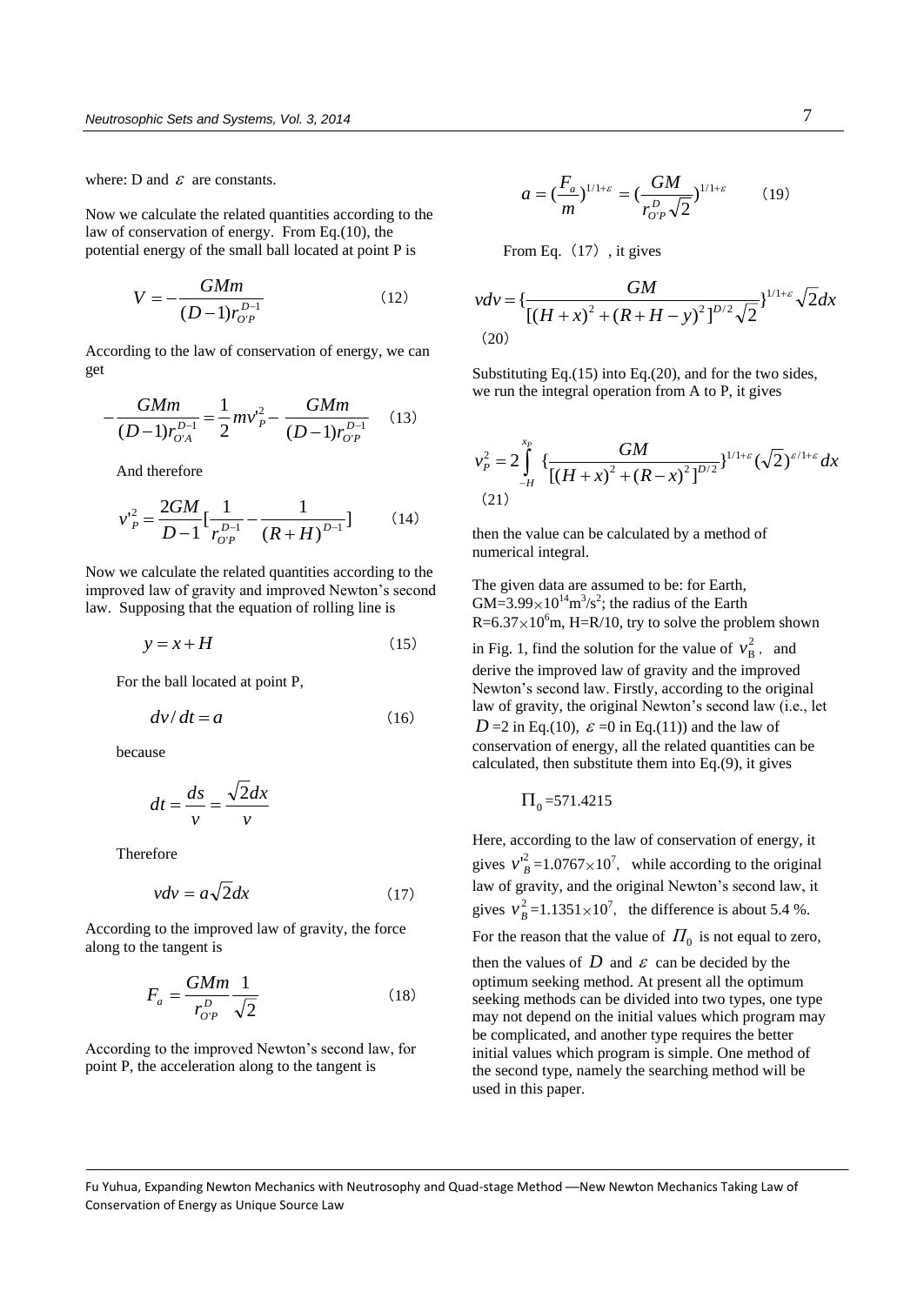Firstly, the value of D is fixed so let  $D=2$ , then search the value of  $\varepsilon$ , as  $\varepsilon$  =0.0146, the value of  $\Pi$  reaches the minimum 139.3429; then the value of  $\varepsilon$  is fixed, and search the value of  $D$ , as  $D=1.99989$ , the value of  $\Pi$  reaches the minimum 137.3238; then the value of D is fixed, and search the value of  $\varepsilon$ , as  $\varepsilon$  =0.01458, the value of  $\Pi$  reaches minimum 137.3231. Because the last two results are highly close, the searching can be stopped, and the final results are as follows

$$
D=1.99989, \varepsilon=0.01458, \Pi=137.3231
$$

Here the value of  $\Pi$  is only 24% of  $\Pi_0$ . While according to the law of conservation of energy, it gives  $v_B^2 = 1.0785 \times 10^7$ , according to the improved law of gravity and the improved Newton's second law, it gives 2  $v_B^2 = 1.1073 \times 10^7$ , the difference is about 2.7 % only.

The results suitable for this example with the constant dimension fractal form are as follows

The improved law of gravity reads

$$
F = -\frac{GMm}{r^{1.99989}}
$$
 (22)

The improved Newton's second law reads

$$
F = ma^{1.01458} \tag{23}
$$

The above mentioned results have been published on reference [1].

According to the results for the example shown in Fig.1, it can be said that we could not rely on any experimental data, only apply the law of conservation of energy to derive the improved law of gravity, and improved Newton's second law; and demonstrate that the original Newton's law of gravity and Newton's second law are all tenable approximately for this example. So, can only apply the law of conservation of energy to derive that these two original laws or demonstrate they are tenable accurately in some cases? The answer is that in some cases we can indeed derive the original Newton's second law and prove the original Newton's law of gravity is tenable accurately.

Now, in the case that a small ball free falls (equivalent to free fall from A to C in Fig. 1), we derive the original Newton's second law and prove the original Newton's law of gravity is tenable accurately. Assuming that for the original law of gravity and Newton's second law, the related exponents are unknown, only know the forms of

these two formulas are as follows: 
$$
F = -\frac{GMm}{r^D}
$$
,

 $F = ma^{D'}$ ; where: D and D' are undetermined constants. As shown in Fig.1, supposing that a small ball free falls from point A to point C. Similar to the above derivation, when the small ball falls to point P (point P is not shown in Fig.1), the value of  $v_p^2$  $v_P^2$  calculated by the undetermined Newton's second law and the law of gravity, as well as the value of  $v_p^2$  calculated by the law of conservation of energy are as follows:

$$
v_P^2 = \frac{2GM}{D-1} \left[ \frac{1}{r_{OP}^{D-1}} - \frac{1}{(R+H)^{D-1}} \right]
$$
  

$$
v_P^2 = 2(GM)^{1/D'} \int_0^{y_p} (R+H-y)^{-D/D'} dy
$$
  

$$
v_P^2 = 2(GM)^{1/D'} \left\{ -\frac{1}{1-D/D'} [(R+H-y)^{1-D/D'}]_0^{y_p} \right\}
$$

0

$$
v_P^2 = \frac{2(GM)^{1/D'}}{(D/D') - 1} \left[ \frac{1}{r_{O'P}^{(D/D)-1}} - \frac{1}{(R+H)^{(D/D)-1}} \right]
$$

Let  $v_p^2 = v_p^2$  $v_P^2 = v_P^2$ , then we should have:  $1 = 1/D'$ , and  $D-1 = (D/D') - 1$ ; these two equations all give:  $D' = 1$ , this means that for free fall problem, by using the law of conservation of energy, we strictly derive the original Newton's second law  $F = ma$ .

Here, although the original law of gravity cannot be derived (the value of D may be any constant, certainly including the case that  $D=2$ ), we already prove that the original law of gravity is not contradicted to the law of conservation of energy, or the original law of gravity is tenable accurately. For the example shown in Fig.1 that a small ball rolls along the inclined plane, in order to obtain the better results, we discuss the variable dimension fractal solution with Eq.(4) that is established by the law of conservation of energy directly.

Supposing that the improved Newton's second law and the improved law of gravity with the form of variable dimension fractal can be written as follows:

$$
F = ma^{1+\varepsilon}, \ \varepsilon = k_1 u \ ; \ F = -GMm/r^{2-\delta},
$$

 $\delta = k_2 u$ ; where: *u* is the horizon distance that the small ball rolls  $(u = x + H)$ .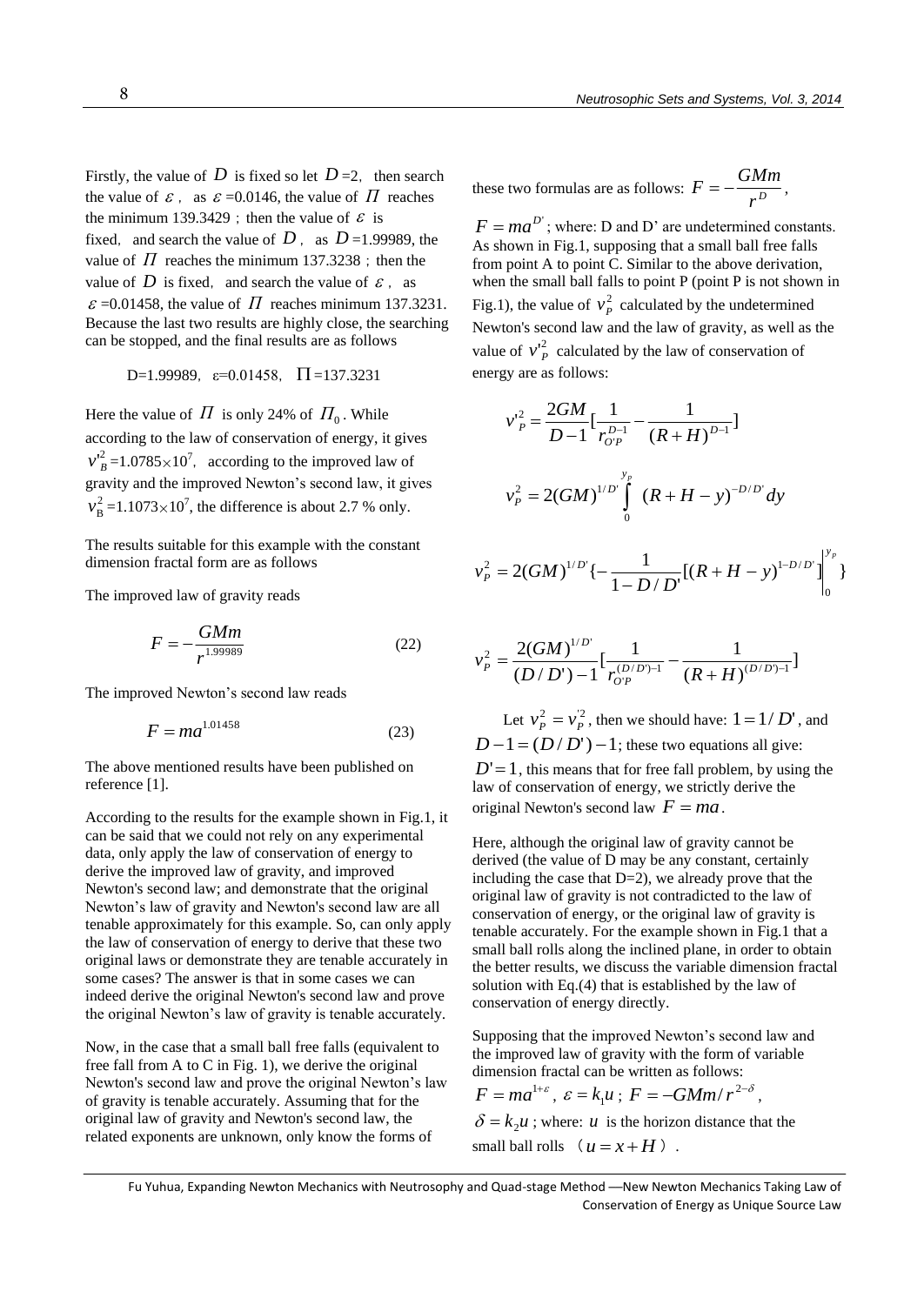With the similar searching method, the values of  $k_1, k_2$ can be determined, and the results are as follows

$$
\varepsilon = 8.85 \times 10^{-8} u
$$
,  $\delta = 2.71 \times 10^{-13} u$ 

The results of variable dimension fractal are much better than that of constant dimension fractal. For example, the final  $\Pi = 5.8662 \times 10^{-4}$ , it is only 0.019% of  $\Pi_{0}$  (3.1207). While according to the law of conservation of energy, it gives  $v_B^2 = 1.0767 \times 10^7$ , according to the improved law of gravity and the improved Newton's second law, it gives  $v_R^2$  $v_B^2 = 1.0777 \times 10^7$ , the difference is about 0.093 % only. The results suitable for this example with the variable dimension fractal form are as follows

The improved law of gravity reads

$$
F = -\frac{GMm}{r^{2-2.71 \times 10^{-13}u}}\tag{24}
$$

The improved Newton's second law reads

$$
F = ma^{1+8.85 \times 10^{-8}u}
$$
 (25)

where:  $u$  is the horizon distance that the small ball rolls  $(u=x+H)$ 

There is another problem should also be discussed. That is the improved kinetic energy formula. As well-known, the kinetic energy formula has been modified in the theory of relativity, now we improve the kinetic energy formula with the law of conservation of energy.

Supposing that the improved kinetic energy formula is

 $=\frac{1}{2}mv^{2-\lambda}$ 2  $E_d = \frac{1}{2}mv^{2-\lambda}$ ,  $\lambda = k_3u$ ; where: *u* is the horizon

distance that the small ball rolls  $(u = x + H)$ .

With the similar searching method, we can get: 13  $k_3 = 9.95 \times 10^{-13}$ , then the improved kinetic energy formula with variable dimension fractal form reads

$$
E_d = \frac{1}{2} m v^{2-9.95 \times 10^{-13} u}
$$

Because the effect of improvement is very small (the value of  $\Pi$  is only improved from  $5.8662 \times 10^{-4}$  into  $5.8634 \times 10^{-4}$ ), therefore these results should be for reference only.

## **3 With the help of general relativity and accurate experimental data to derive the improved Newton's formula of universal gravitation**

We already point out that, according to Neutrosophy and Quad-stage Method, various results can be reached. Prof. Hu Ning derived an equation according to general relativity, with the help of Hu's equation and Binet's formula, we get the following improved Newton's formula of universal gravitation<sup>[2]</sup>

$$
F = -\frac{GMm}{r^2} - \frac{3G^2M^2mp}{c^2r^4}
$$
 (26)

where: G is gravitational constant, M and m are the masses of the two objects, r is the distance between the two objects, c is the speed of light, p is the half normal chord for the object m moving around the object M along with a curve, and the value of p is given by:  $p = a(1-e^2)$ (for ellipse),  $p = a (e^2-1)$  (for hyperbola),  $p = y^2/2x$  (for parabola).

It should be noted that, this improved Newton's formula of universal gravitation can also be written as the form of variable dimension fractal.

Suppose

$$
-\frac{GMm}{r^D} = -\frac{GMm}{r^2} - \frac{3G^2M^2mp}{c^2r^4}
$$
  
It gives 
$$
D = -\ln(\frac{1}{r^2} + \frac{3GMp}{c^2r^4})/\ln r
$$

For the problem of gravitational defection of a photon orbit around the Sun, M=1.99×10<sup>30</sup>kg, r<sub>0</sub>=6.96×10<sup>8</sup>m, c=2.9979×10<sup>8</sup>m/s, then we have: 1.954997≤D≤2.

The improved Newton's universal gravitation formula (Eq.(26)) can give the same results as given by general relativity for the problem of planetary advance of perihelion and the problem of gravitational defection of a photon orbit around the Sun.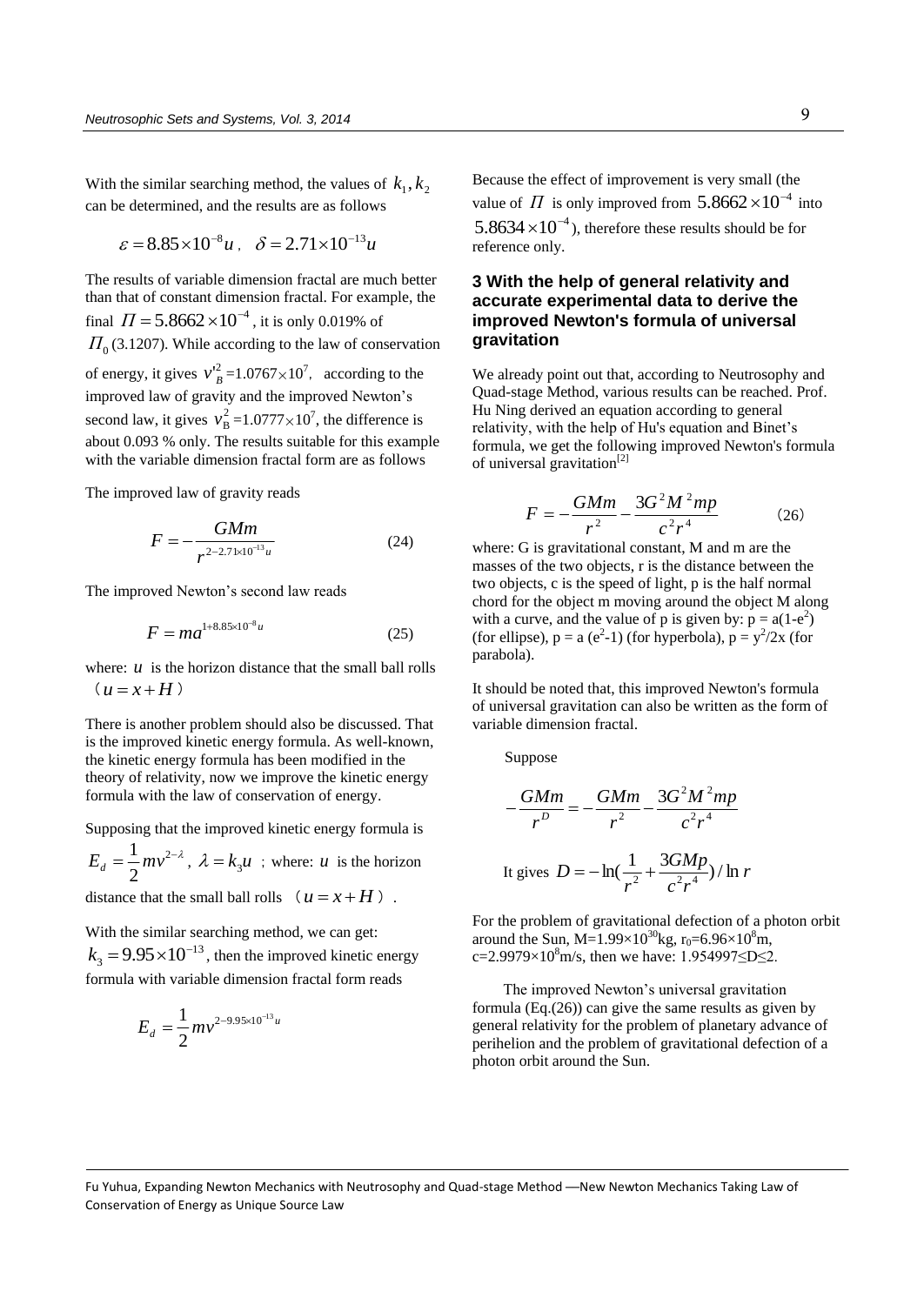For the problem of planetary advance of perihelion, the improved Newton's universal gravitation formula reads

$$
F = -\frac{GMm}{r^2} - \frac{3G^2M^2ma(1-e^2)}{c^2r^4} \qquad (27)
$$

For the problem of gravitational defection of a photon orbit around the Sun, the improved Newton's universal gravitation formula reads

$$
F = -\frac{GMm}{r^2} - \frac{1.5GMmr_0^2}{r^4} \tag{28}
$$

where  $\therefore$   $r_0$  is the shortest distance between the light and the Sun, if the light and the Sun is tangent, it is equal to the radius of the Sun.

The funny thing is that, for this problem, the maximum gravitational force given by the improved Newton's universal gravitation formula is 2.5 times of that given by the original Newton's law of gravity.

Although the deflection angles given by Eq.(26) and Eq.(28) are all exactly the same as given by general relativity, they have still slight deviations with the precise astronomical observations. What are the reasons? According to "universal relations", the answer is that the deflection angle not only is depended on the gravitational effect of the Sun, but also depended on the gravitational effects of other celestial bodies, as well as the influences of sunlight pressure and so on. If all factors are taken into account, not only general relativity can do nothing for this problem, but also for a long time it could not be solved by theoretical method. Therefore, at present the only way to solve this problem is based on the precise observations to derive the synthesized gravitational formula (including the effects of other celestial bodies and sunlight pressure) for the problem of deflection of photon around the Sun.

As well-known, the deflection angle  $\phi_0$  given by general relativity or the improved Newton's formula of universal gravitation is as follows

$$
\phi_0 = 1.75
$$

Adding an additional term to Eq.(28), it gives the synthesized gravitational formula between the photon and the Sun as follows

$$
F = -\frac{GMm}{r^2} (1 + \frac{3GMp}{c^2 r^2} + \frac{wG^2 M^2 p^2}{c^4 r^4})
$$
 (29)

where: w is a constant to be determined.

Now we determine the value of w according to accurate experimental data. Firstly the problem of deflection of photon around the Sun as shown in Fig.2 will be solved with Eq.(29). The method to be used is the same as presented in references [2] and [3].



Fig. 2 Deflection of photon around the Sun

Supposing that m represents the mass of photon. Because the deflection angle is very small, we can assume that  $x=r_0$ ; thus on point  $(x, y)$ , its coordinate can be written as

 $(r_0, y)$ , then the force acted on photon reads

$$
F_x = \frac{Fr_0}{(r_0^2 + y^2)^{1/2}}
$$
 (30)

whrer: The value of F is given by Eq.(29).

5

*c*

Because

$$
mv_x = \int F_x dt = \int F_x \frac{dy}{v_y} \approx \frac{1}{c} \int F_x dy \quad (31)
$$

Hence

$$
v_x \approx -\frac{2GMr_0}{c} \int_0^\infty \frac{dy}{(r_0^2 + y^2)^{3/2}} - \frac{6G^2 M^2 pr_0}{c^3} \int_0^\infty \frac{dy}{(r_0^2 + y^2)^{5/2}}
$$

$$
-\frac{2wG^3 M^3 p^2 r_0}{c^5} \int_0^\infty \frac{dy}{(r^2 + y^2)^{7/2}} \qquad (32)
$$

 $\overline{+}$ 

 $\frac{dy}{(r_0^2 + y^2)}$ 

 $\int_0^1 \frac{dy}{(r_0^2 + y^2)^{7/2}}$ 

/

(32)

Because

 $\overline{\phantom{a}}$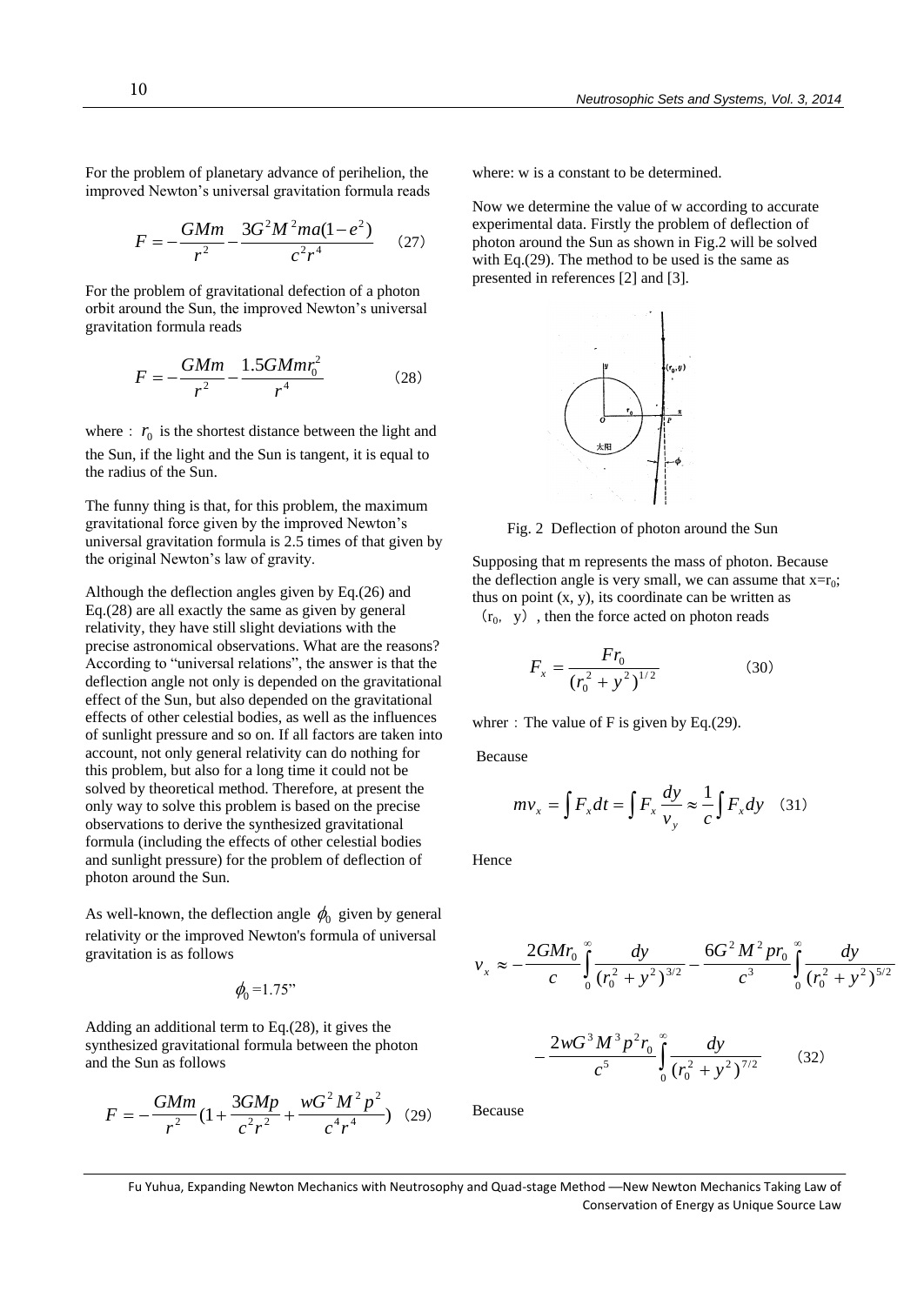$$
\int_{0}^{\infty} \frac{dy}{(r_0^2 + y^2)^{3/2}} = \frac{1}{r_0^2}, \quad \int_{0}^{\infty} \frac{dy}{(r_0^2 + y^2)^{5/2}} = \frac{2}{3r_0^4}
$$

$$
\int_{0}^{\infty} \frac{dy}{(r_0^2 + y^2)^{7/2}} = \frac{8}{15r_0^6}
$$

Therefore

$$
v_x \approx -\frac{2GM}{cr_0} - \frac{4G^2M^2p}{c^3r_0^3} - \frac{16wG^3M^3p^2}{15c^5r_0^5}
$$

,

Because

$$
\phi \approx t g \phi \approx \frac{|v_x|}{c}
$$

By using the half normal chord given in reference [2], it gives

$$
p = \frac{c^2 r_0^2}{2GM}
$$

Then the deflection angle is as follows

$$
\phi = \frac{4GM}{c^2 r_0} \left| 1 + \frac{w}{15} \right| \tag{33}
$$

where:  $r_0$  is the radius of Sun. Because

$$
\phi_0 = \frac{4GM}{c^2 r_0} \tag{34}
$$

Then, it gives

$$
\phi = \phi_0 \left( 1 + \frac{w}{15} \right) \tag{35}
$$

Thus the value of w can be solved as follows

$$
w = 15(\frac{\phi}{\phi_0} - 1)
$$
 (36)

Now we can determine the value of w according to the experimental data.

Table 1 shows the experimental data of radio astronomy for the deflection angle of photon around the Sun (taken from reference [4]).

Table 1. The experimental data of radio astronomy for the deflection angle of photon around the Sun

| Year | Observer             | Observed value /"               |
|------|----------------------|---------------------------------|
| 1969 | G.A.Seielstud et al. | $1.77 \pm 0.20$                 |
| 1969 | D.O.Muhleman et al.  | $1.82^{+0.24}$ <sub>-0.17</sub> |
| 1969 | I.I.Shapiro          | $1.80 \pm 0.2$                  |
| 1970 | R.A.Sramak           | $1.57 \pm 0.08$                 |
| 1970 | J.M.Hill             | $1.87+0.3$                      |
| 1972 |                      | $1.82 \pm 0.14$                 |
| 1974 |                      | $1.73 \pm 0.05$                 |
| 1975 |                      | $1.78 \pm 0.02$                 |

Now we choose the experimental data in 1975, it gives

1.76≤φ≤1.80

Then, we have

$$
0.08571 \leq w \leq 0.42857
$$

Taking the average value, it gives

w=0.25714

Thus, according to the experimental data, the synthesized gravitational formula can be decided.

## **4 Contradiction between the law of conservation of energy and the law of conservation of momentum as well as the law of conservation of angular momentum**

According to Neutrosophy, any law may be in three states: correct, wrong, and it is correct under certain conditions.

As well-known, unlike the law of conservation of energy, the law of conservation of momentum and the law of conservation of angular momentum are only correct under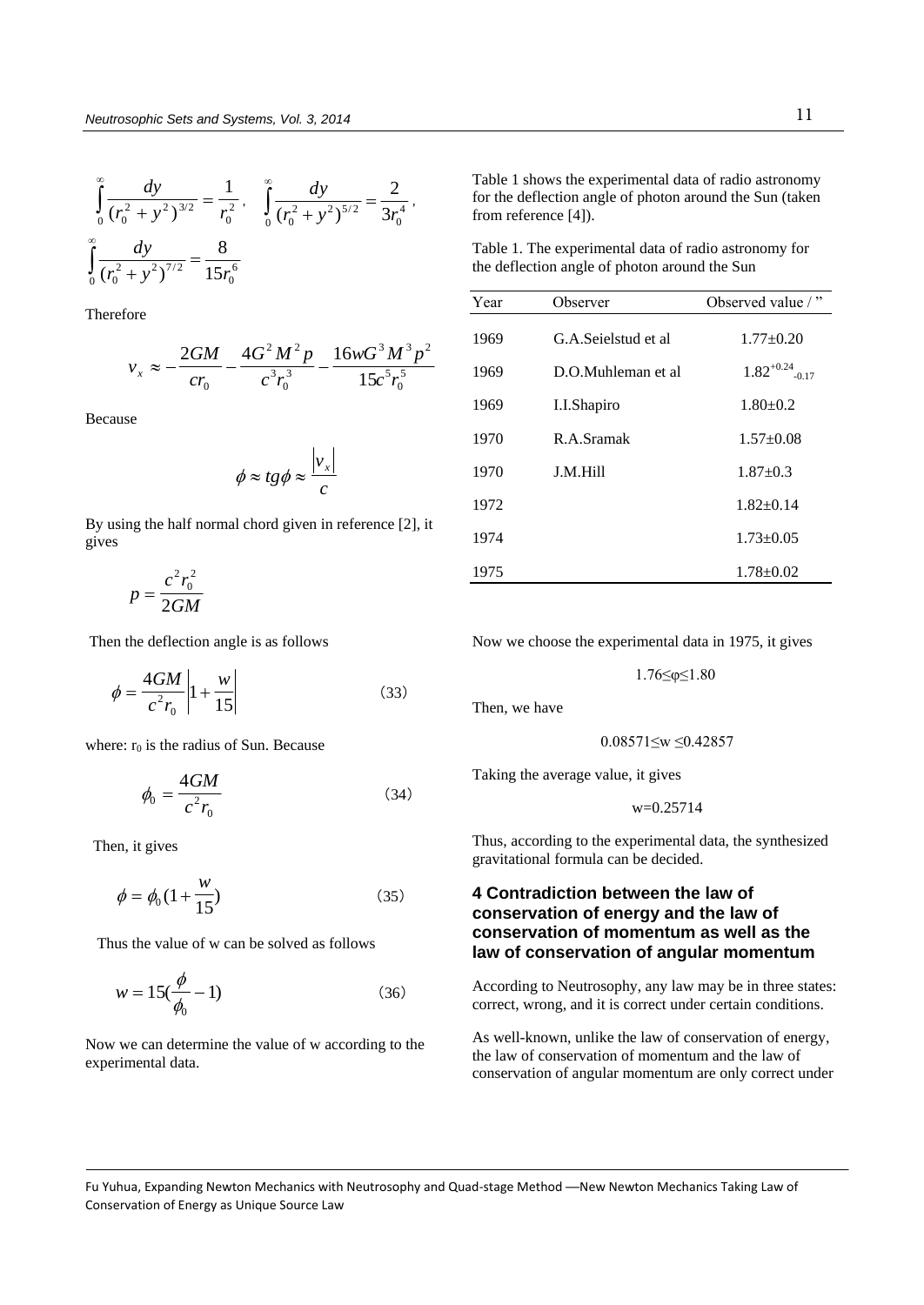certain conditions. For example, considering friction force and the like, these two laws will not be correct.

Now we point out further that for NNM the law of conservation of momentum as well as the law of conservation of angular momentum will be not correct under certain conditions (or their results contradict with the law of conservation of energy). As well-known, in order to prove the law of conservation of momentum as well as the law of conservation of angular momentum, the original Newton's second law should be applied. However, as we have made clear, the original Newton's second law will not be correct under certain conditions, for such cases, these two laws also will not correct.

Here we find another problem, if the original three conservation laws are all correct, therefore for certain issues, the law of conservation of energy and the other two conservation laws could be combined to apply. While for NNM, if the other two conservation laws cannot be applied, how to complement the new formulas to replace these two conservation laws? The solution is very simple: according to the law of conservation of energy, for any time, the derivatives of total energy  $W(t)$  should be all equal to zero, then we have

$$
\frac{d^{n}W(t)}{dt^{n}} = 0 \qquad n = 1, 2, 3, \cdots \qquad (37)
$$

In addition, running the integral operations to the both sides of Eq.(3), it gives

$$
W(0)t = \int_0^t W(t)dt
$$
 (38)

Now we illustrate that, because there is one truth only, even within the scope of original classical mechanics, the contradiction could also appear between the law of conservation of energy and the law of conservation of momentum.

As shown in Fig.3, a man walks along the car located on the horizontal smooth rail, the length of the car equals L, the mass of the man is  $m_1$  and the car is  $m_2$ . At beginning the man and the car are all at rest, then the man walks from one end to the other end of the car, try to decide the moving distances of the man and the car. This example is taken from references [5].



Fig.3 A man walks along the car located on the horizontal smooth rail.

As solving this problem by using the original classical mechanics, the law of conservation of momentum will be used, it gives

$$
m_1v_1 + m_2v_2 = 0
$$

However, at beginning the man and the car are all at rest, the total energy of the system is equal to zero; while once they are moving, they will have speeds, and the total energy of the system is not equal to zero; thus the law of conservation of energy will be destroyed. For this paradox, the original classical mechanics looks without seeing. In fact, considering the lost energy of the man and applying the law of conservation of energy, the completely different result will be reached.

As the original law of conservation of momentum  $(P_t = P_0 = Const)$  and the law of conservation of angular momentum ( $L_t = L_0 = Const$ ) are not correct, we can propose their improved forms of variable dimension fractal. The improved law of conservation of momentum:  $P_t = P_0^{1+\delta}$  ( $\delta$  is a constant or a variable), and the improved law of conservation of angular momentum:  $L_t = L_0^{1+\varepsilon}$  ( $\varepsilon$  is a constant or a variable).

#### **References**

[1] Fu Yuhua, Deriving Improved Newton's Second Law and the Law of Gravity at One Time with Form of Fractal Formula, Engineering Science. 2003, Vol.5, No.66, 55-58